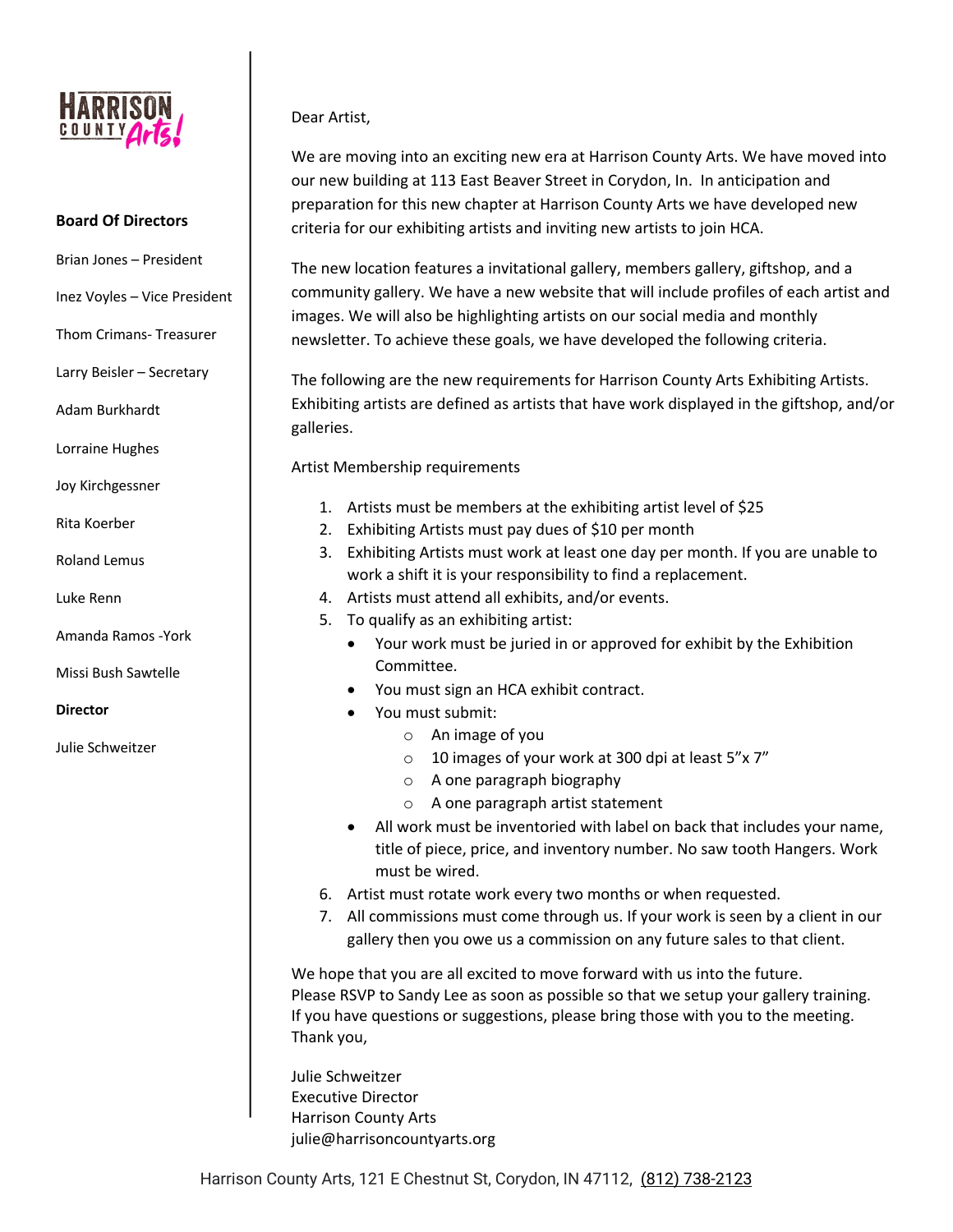# **Harrison County Arts**

# **Member Application**

| Email: |  |  |
|--------|--|--|

This email address is the primary contact we will use for notification of acceptance, upcoming deadlines, marketing info, questions, etc.

#### **IMAGE OF ARTIST:**

Artist must submit one image of themselves. Image mst be at least 5 X 7" 300dpi.

#### **IMAGES Of ARTWORK:**

Artists must submit 10 images at 300 dpi at least 5x7". Please attach a list that that includes the title, medium, price and year for each piece.

#### **ARTIST INFORMATION:**

You may send the Biography and Artist Statement as a attachment with your images. Please do not exceed one paragraph.

#### **One Paragraph Biography**

#### **One Paragraph Artists Statement**